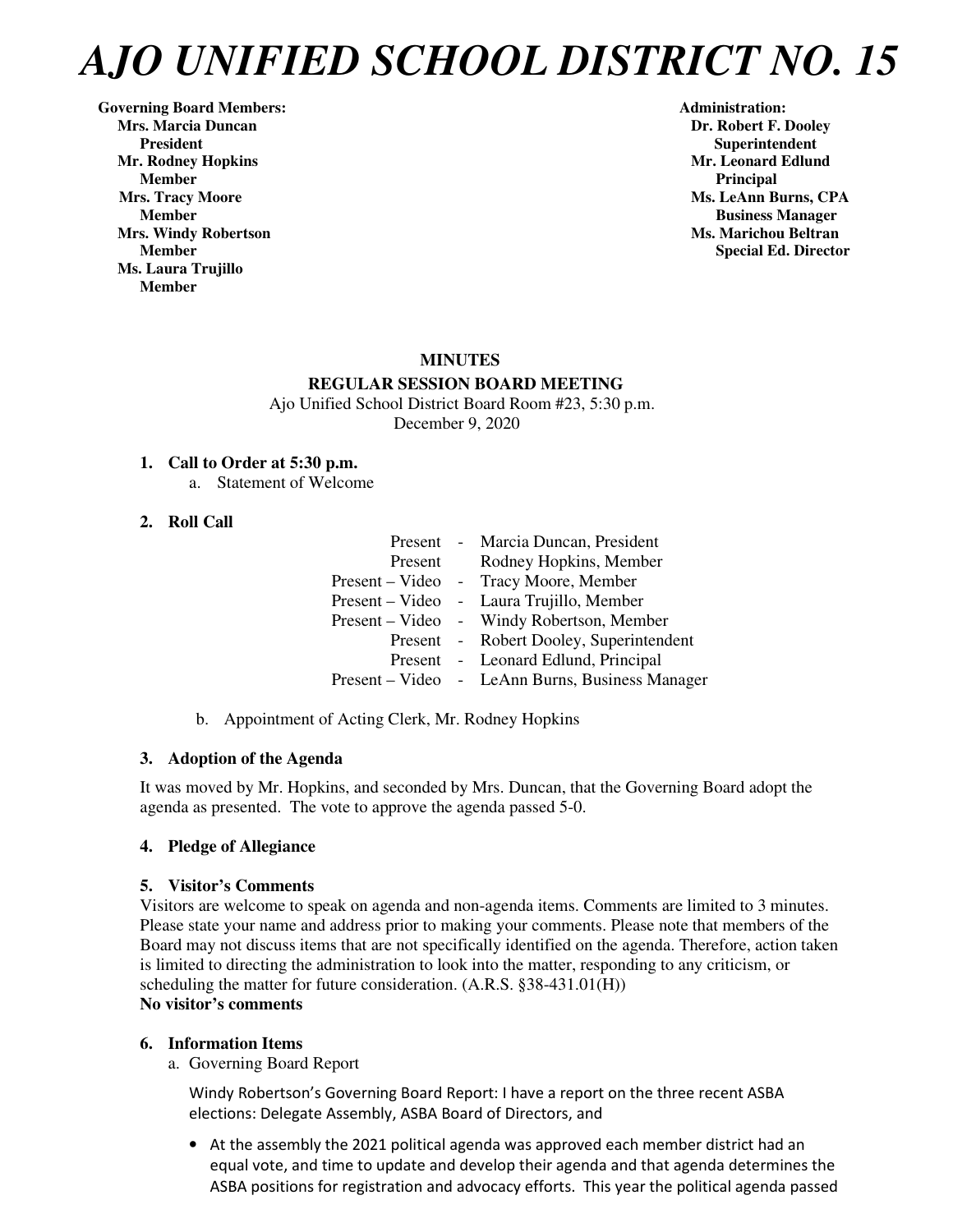without any changes so the same as the one that you saw previously received and then the other two elections were for the SBA board of directors for this coming year.

- The Board of Directors is composed of five executive officers that make up the Executive Committee, and 17 County Directors – one for each county in Arizona, with two for Pima and Maricopa Counties due to their higher populations. The chairs of the ASBA Hispanic-Native American Indian Caucus and the ASBA Black Caucus also serve on the board of directors. They're all current members County director from flowing wells and amphitheater homeschools. Wendi Epping and Mat Kopek from amphitheater and after the count Ms. Epping won the votes. Then at the business meeting the board secretary treasurer president elect chosen and the president elect is Monica Trejo from Tempe and treasure James Bryce from Solomon and secretaries Desiree Fowler from page USD.
- I also have three agenda requests. OK the board does not have the opportunity to discuss the process for adding agenda items in schedule so I'm again requesting a subject be added this time to January's agenda. My second request is that last month a teacher addressed the board sharing multiple concerns. I subsequently requested a discussion on the issues raised by the employee, and I was told it was a personnel matter that would be handled by the administration. I understand that personal matters are best handled at the administrative level but clearly the subject of the board's apparent lack of response from the teachers perspective is a board matter as is any other matter which the chain of command is exhausted, therefore the board should have the opportunity to discuss the employees complaints. Again, requesting the subject be added with the discussion at the next meeting. Now the question is again requesting a general discussion on board community concerns. It's important that we educate ourselves on these subjects to better understand the role of the board and are able to better serve our community. I can back it up with the emails. OK thank you.

# b. Superintendent's Report

- $\checkmark$  Madam President we are into my extremely unique and tough times in Arizona and nationwide with the COVID-19. I saw some unnerving news today on the CBS that talked about the rate this is moving across the board in the last in the first four days of December. At any given day December 1st 2nd third or fourth there were more deaths in the United states than there were during the Pearl Harbor attack in 1941. A combined pins four days or 10,887 deaths.
- $\checkmark$  I talked to the board in the Board Letter last week about action I took last week because I thought student safety was an issue and instruction program is being impacted. I made the decision to continue online instruction only from home for teachers. I made that decision Thursday about noon and inform staff and sent staff home effective Monday this week. The reason for this was we had roughly 30 individuals impacted exposed that about 50% staff and about 50% students from one infected person. One person tested positive, I should say, so I thought was perhaps safer to try to protect the rest of staff and students by having them operate from home.
- $\checkmark$  We have had today's results, Mr. Edlund referred to Arizona Department health services website several times and there's alarming figures today as well. Pima County today, so far has 746 deaths, in Maricopa has had 4213 deaths. Total number of cases a reported, since records were being kept starting March, I believe the 721 in Pima County and 2599 in Maricopa County. The percent positive goal at the health Department is to have 5% less for two weeks in Pima County. We've had an average of eight point 8.7% and in Maricopa County 11.4%. I bring those up is because those things do impact decisions that we make, and I want to make sure we're keeping our staff and students as safe as possible. One of the actions were taking, Monday evening I talked briefly about money we have spent that was not budgeted and it was necessary to do so because the CARES money from the federal government did not covered what we thought were need to start school and keep students and staff safe. One of the things did purchase in last few weeks was a an item that cleans ductwork and that sounds trivial but as you are well aware the school was built 55 or 56. The way it appears I doubt those ductworks they've ever been cleaned so we've got ductwork that is about 65- 70 years old. Jose Yon director maintenance has been trained so he certified to use the equipment, which is a combination of rotating brushes and vacuum in the same hose. It roughly has taken 4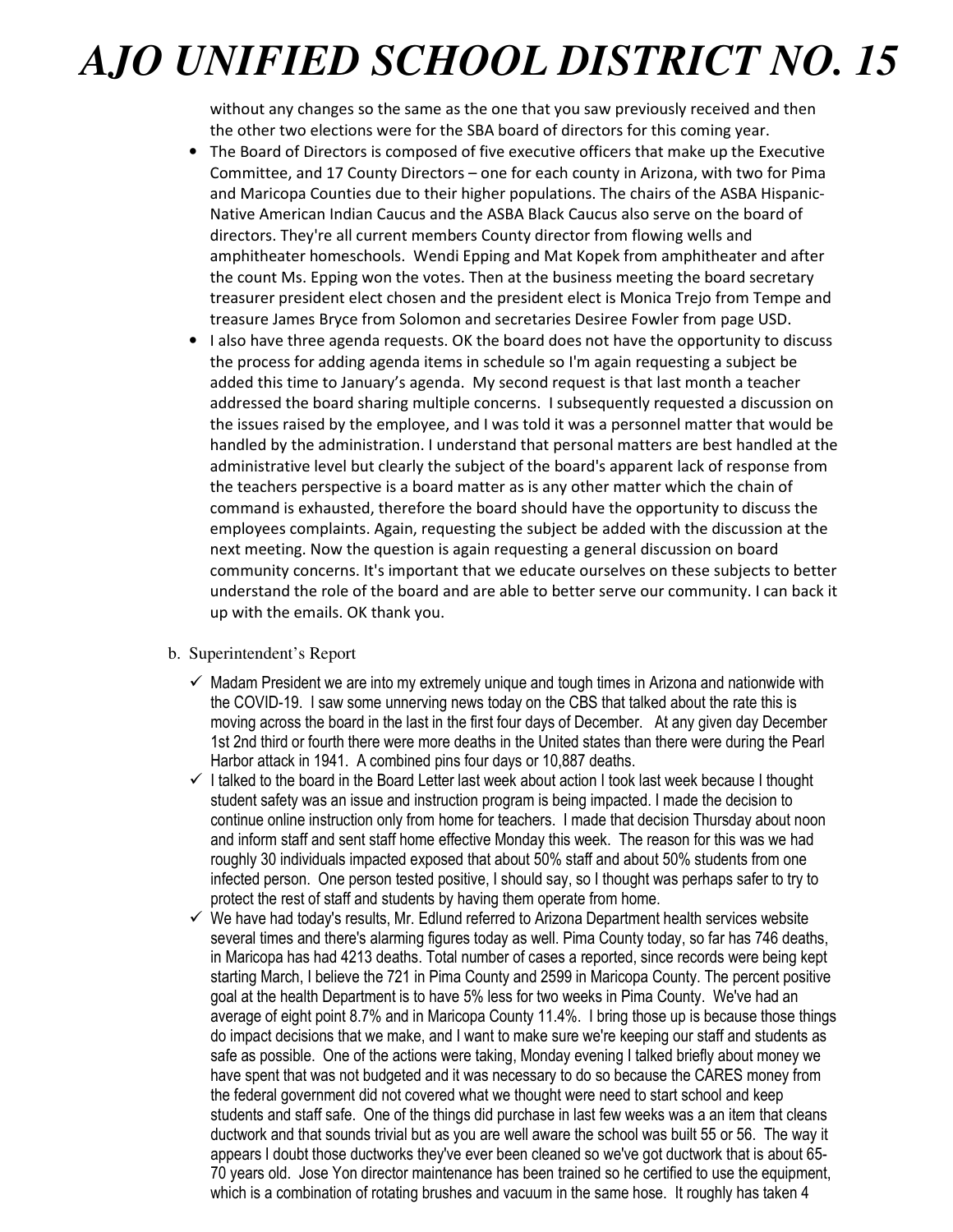hours to clean one classroom and it's obvious that there's residue built up in these ductworks. We will work on hopefully during Christmas and will get most of the ductwork, our goals is to get classrooms done as well as the school office. This building is less than worrying because we had new ductwork when we remodeled the building because the fire about four years ago. I'd like to thank a couple of our board members. It is sad to say that tonight is the last meeting for Mrs. Moore and for Ms Trujillo. Board members in any community but, I think it's more obvious in small communities, you know people better. They're probably one of the most active volunteers in community. In some states board members receive pay, in Arizona when I receive a thank you. Ladies I really appreciate your willingness to help us. Mrs. Moore was on the board for a brief period time, Ms. Trujillo was elected in the fall 16 and started work January of 17. Keep in touch with beautiful downtown Ajo.

 $\checkmark$  I want you to be aware that the 18th December is the last day of school for 2020. The school will be closed for two weeks because of winter break maintenance is about the only group of people will be here. They work unless you take a vacation day, they will work about five days. Also, an agenda item tonight is to vote on a budget revision we need board members to sign that just like we usually adopted budget. We need a majority of the board to sign, and we have two board members present so Mrs. Robertson you may get a call from us asking you to come down and sign the budget. As well so we appreciate you doing that so that concludes my superintendent's report.

# **7. Consent Agenda**

The following items are being recommended for approval on the consent agenda:

- a. Financial Report
- b. Voucher Approval
- c. Board Minutes
- d. Donations
- e. Library Report
- f. Monthly Contact Report

It was moved by Ms. Trujillo and seconded by Mr. Hopkins that the Governing Board adopt the agenda as presented. The motioned passed 4-0, with Mrs. Moore abstaining.

# **8. Board Action Items**

# **a. Personnel**

# **1. Classified Employment – Paraprofessional/Teacher's Aide – Marcia Martinez**

Marcia Martinez has been interviewed and reference checks completed as a

paraprofessional/teacher's aide.

Mr. Hopkins made the motion to approve the employment of Marcia Martinez as a paraprofessional. Mrs. Moore seconded the motion. The motion passed 5-0.

# **2. Classified Employment – Paraprofessional/Teacher's Aide – Ashlynn Johnson**

Ashlynn Kolbi Johnson has been interviewed and reference checks completed as a paraprofessional/teacher's aide.

Mrs. Duncan made the motion to approve the employment of Ashlynn Kolbi Johnson as a paraprofessional. Ms. Trujillo seconded the motion. The motion passed 5-0.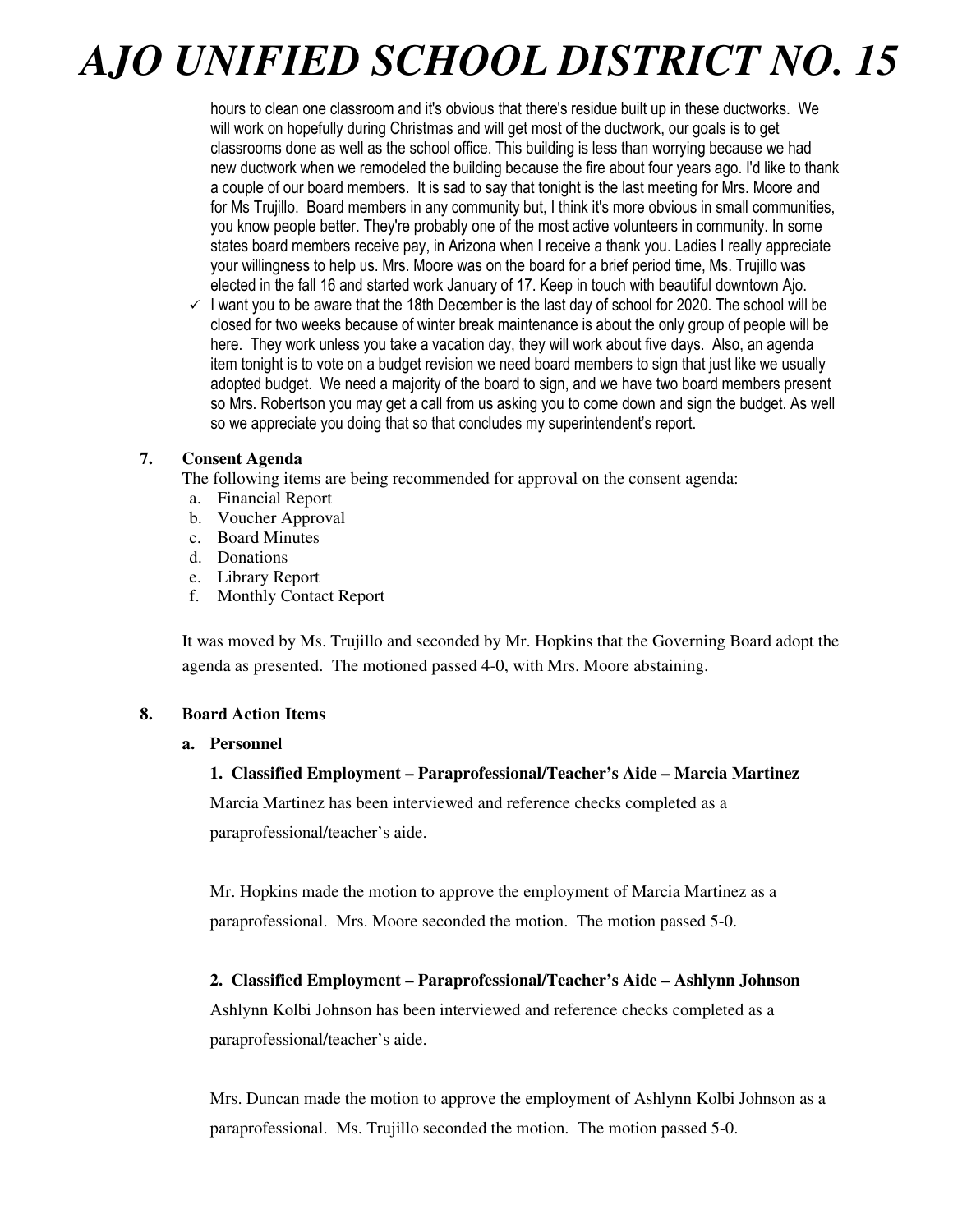Regular Session Board Meeting December 9, 2020 Page 4

#### **3. Classified Employment – Paraprofessional/Teacher's Aide – Jennifer Dillard**

Jennifer Dillard has been interviewed and reference checks completed as a paraprofessional/teacher's aide.

Mrs. Moore made the motion to approve the employment of Jennifer Dillard as a paraprofessional. Ms. Trujillo seconded the motion. The motion passed 5-0.

#### **4. Classified Resignation – Custodian – Petra Osuna**

Petra Osuna has submitted a letter of resignation to the Buildings Director and the Superintendent. Ms. Osuna's last day of employment will be December 18, 2020.

Mr. Hopkins made the motion to approve the resignation of Petra Osuna as of December 18, 2020. Mrs. Moore seconded the motion. The motion passed 5-0.

# **b. Curriculum & Instruction**

# **1. Approval of Instructional Delivery Model for January 2021**

The Board is being asked to select an instructional model beginning January 4, 2021. Choices include but are not limited to: Option One. Full opening of school effective January 4, 2021 or subsequent date. Option Two. Hybrid opening model on January 4, 2021 or subsequent date. Three. Continue online instruction until a review of COVID outbreak rate is available after the holidays and vote on an instruction model at the February 10, 2021 Board Meeting. The administration shall make short term(two weeks or less) closure decisions. Four. Other possibilities.

Mrs. Duncan made the motion to approve option #3-continue online instruction until February 10, 2021 Board Meeting. Ms. Trujillo seconded the motion. The motion passed 4-1.

#### **c. Business**

# **1. Approval of Regular Board Meeting Dates for the 2021 Calendar Year**

The following Regular Board Meeting Dates are recommended: January 13<sup>th</sup>, February 10<sup>th</sup>, March 10<sup>th</sup>, April 14<sup>th</sup>, May 12<sup>th</sup>, June 9<sup>th</sup>, July 14<sup>th</sup>, August  $11<sup>th</sup>$ , September  $8<sup>th</sup>$ , October  $13<sup>th</sup>$ , November  $10<sup>th</sup>$ , and December  $8<sup>th</sup>$ .